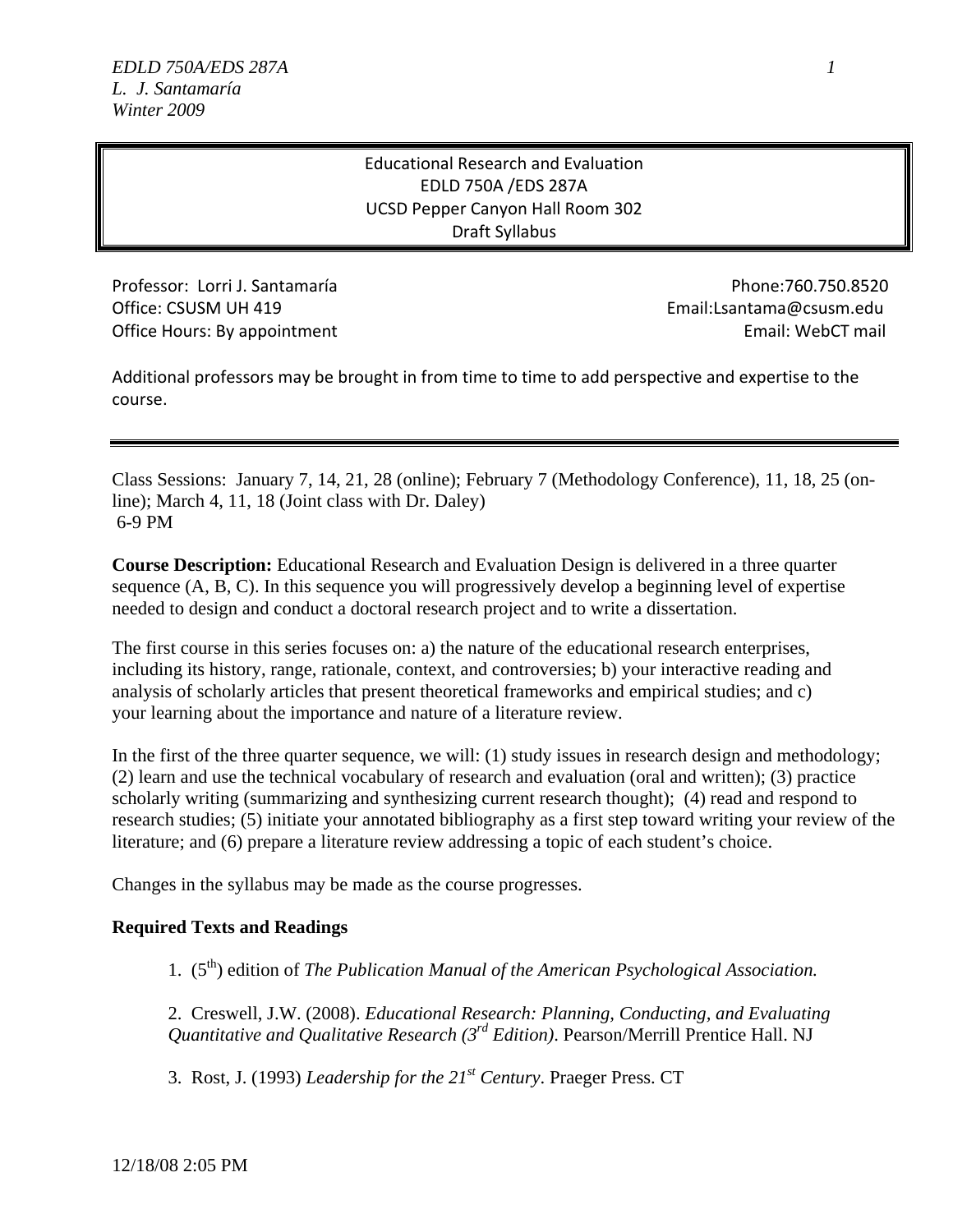# **Esprit de Corps Attitude Expectations**

Research articles as provided Annotated Bibliography Software (optional)

*Modeling Leadership While Learning:* Learning within a cohort group is a model of relational leadership. The quality and depth of each person's learning depends on the full participation of all members of the cohort. It is our expectation that you attend all cohort classes and read and study so you are prepared to contribute to class discussions. We also expect that all course requirements will be completed on time. In addition to our "brick and mortar" class meetings, this course requires independent and collaborative on-line work.

*Technology:* Students are expected to have access to a wireless laptop computer, *which is to be brought to each class session.* 

*A Safe Place to Learn:* Learning is both an individual and a collaborative endeavor. The classroom environment must provide emotional, psychological and physical safety for all participants keeping in mind that misunderstandings and unintentional acts, which negatively impede the ability of each student to participate in a full manner, can occur in the learning environment.

In order to provide an environment conducive to the academic success of all students, CSUSM has a formal policy regarding harassment. The policy states that conduct considered to be harassing in nature "has the purpose or effect of having a negative impact upon the individual's work performance or of creating an intimidating, hostile or offensive work or educational environment." Under most circumstances, harassment refers to the type of conduct that is pervasive, repetitive, and that is sufficiently severe to alter the conditions of an employee's employment or a student's education or employment. It also may refer to a single incident that is sufficiently outrageous or harmful, in and of itself, that it substantially alters the conditions of an employee's employment or interferes with that individual's ability to perform job related responsibilities.

If a student is the recipient of this type of behavior or witnesses this type of behavior, he or she is encouraged to address it in the manner described in the CSUSM procedures located at http://lynx.csusm.edu/policies/procedure\_online.asp?ID=165.

*Academic Honesty Policy:* Students may be suspended, placed on probation or given a lesser sanction for one or more of the following causes which must be campus related: (a) Cheating or plagiarism in connection with an academic program at a campus. (b) Forgery, alteration or misuse of campus documents, records, or identification. A copy of the College of Education *Academic Integrity Policy* is located at the end of the syllabus.

Students will complete an online tutorial *Plagiarism Prevention for Students* after first class session accessed at http://library.csusm.edu/plagiarism/index.html .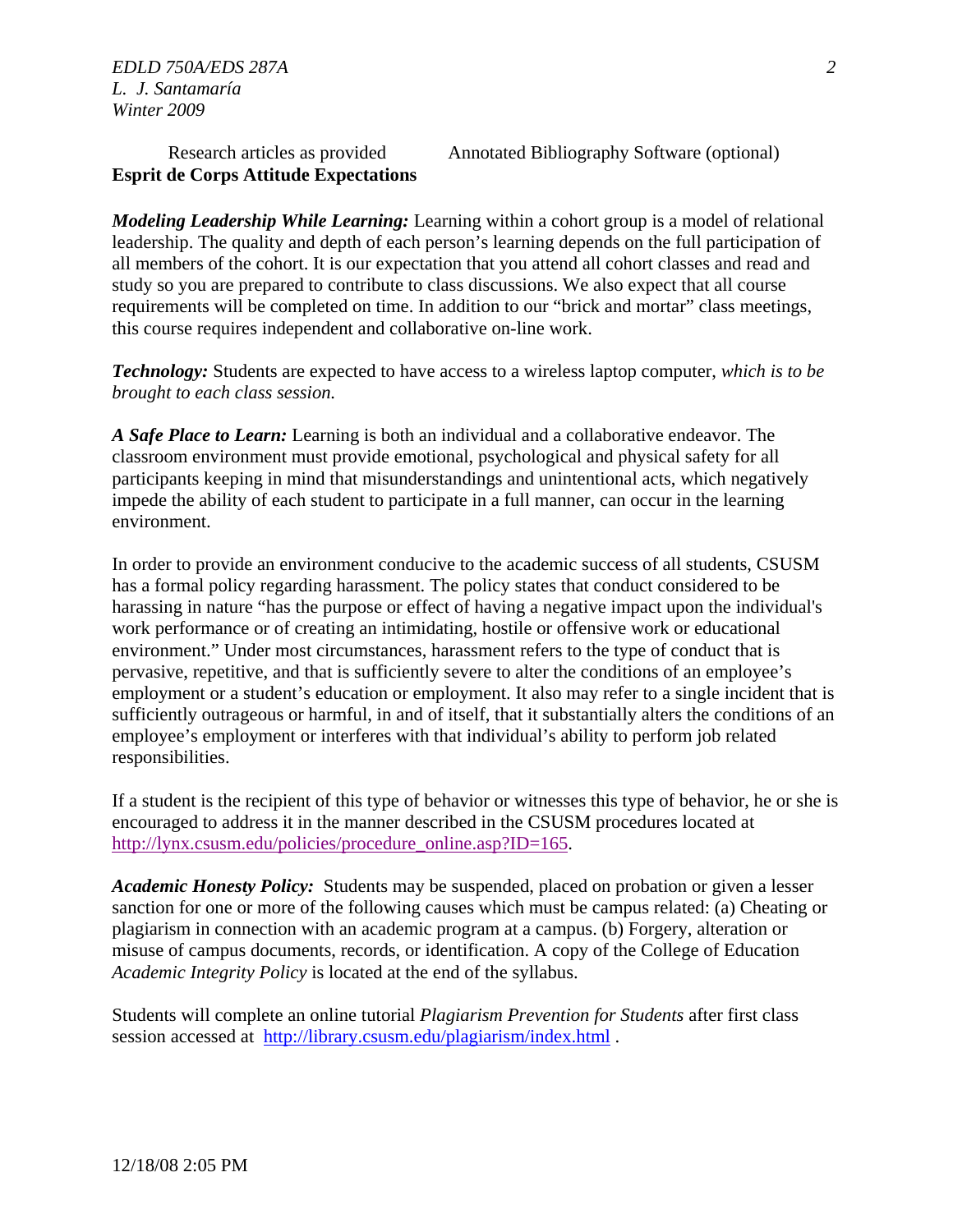## **CSUSM College of Education Mission and Attendance Expectations**

The mission of the College of Education Community is to transform public education by preparing thoughtful educators advancing professional practice. We are committed to the democratic principles of educational equity and social justice for all learners, exemplified trough reflective teaching, learning and service. We value diversity, collaboration, professionalism, and shared governance.

Students must participate in 80% of the face-to-face and on line sessions to receive credit for this course. If the absence is predictable (e.g. professional obligation) the student should inform the instructor ahead of time. If the absence is unanticipated, the student should initiate contact with the instructor as soon as possible. The instructor and student will discuss an acceptable substitute for the missed class session.

## **CSUSM Accommodation Services**

Students with disabilities requiring reasonable accommodations are approved for services through the Disabled Student Services Office (DSS). This office is located in Craven Hall 5205, and can be contacted by phone at (760) 750-4905, or TTY (760) 750-4909. Students authorized by DSS to receive reasonable accommodations should meet with their instructor.

## **Program Handbook**

Students should refer to the *Education Doctorate (Ed.D.) in Educational Leadership Handbook* for information on program issues. Students are encouraged to contact, in a timely manner, appropriate staff or faculty when a question or concern arises.

## **Course Requirements and Student Assessment**

1. Actively contribute to and participate in class sessions and on-line activities. 1 page reflection on WebCT Due March 18. (20%)

2. Annotated Bibliography. Due on WebCT March 4. (20%)

Bibliographies are a listing of relevant articles, books or documents that address your research topic. You will begin building your bibliography this quarter and continue to do so throughout the program.

The purpose of an annotated bibliography (AB) is to assist the researcher in keeping a systematic and accessible record of relevant literature that the researcher may want to access later in the research process.

A well shaped AB saves a researcher a significant amount of time as it provides an efficient manner in which the researcher can recall previously read literature that has all the critical elements (citation content info) of information in one place.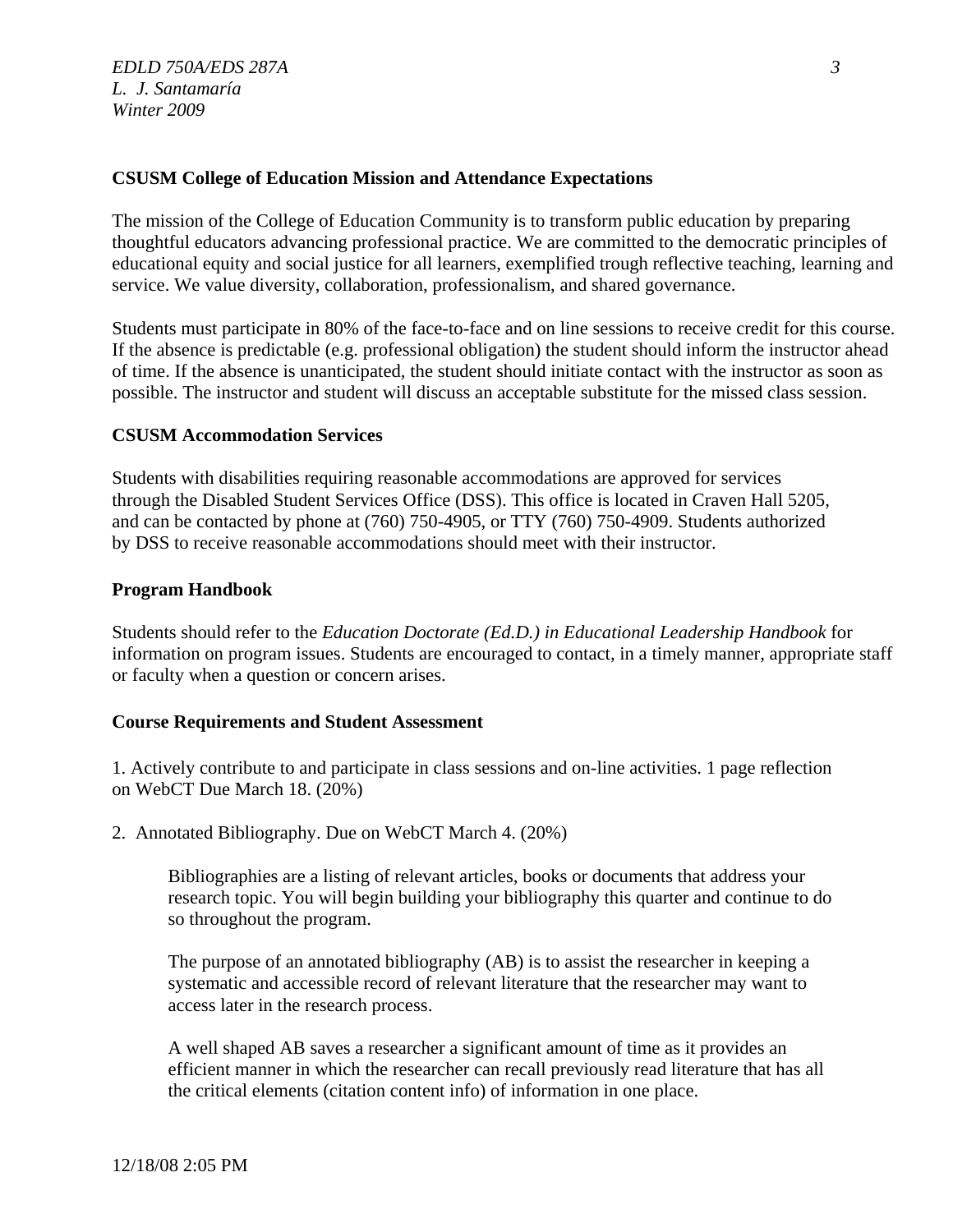In the AB you will make entries in which you:

1. Cite the book, article, or document using APA style.

2. Write a concise annotation describing the central theme and scope of the book or article.

3. Include one or more sentences that:

(a) evaluate the authority or background of the author,

(b) comment on the intended audience,

(c) compare, contrast, and connect this work with another you have cited,

- (d) a seminal quote, and/or
- (e) explain how this work illuminates your bibliography topic.

level of information you will include. Your bibliography this quarter is to include 10 entries, all of which address the topic in which you are interested. This is a very individual document. You need to decide the

3. Read and respond to assigned research studies/readings. 1 page reflection Due on WebCT March 18. (20%)

4. Submit research synthesis paper. Due March 11on WebCT---Final edits if necessary March 18. (20%)

Write a six-page paper in which you discuss the research supportive content from five of the articles in your Annotated Bibliography.

Three articles must be empirical in nature. The other two can be theoretical and/or scholarly opinion pieces or empirical in nature.

Your paper should include:

a) an introduction in which you provide a clear statement of the common topic addressed in the articles;

b) a discussion of the big ideas in each article;

c) a comparison and contrast of the ideas;

d) a conclusion section that summarizes the content of your discussion;

e) and an APA reference list.

The purpose of this paper is for you to demonstrate you can:

1) organize and write a scholarly paper using multiple citations around a common topic,

2) use paraphrasing skills in a succinct and clear manner to communicate the thinking of others, and

3) apply APA standards.

If you use direct quotes, do so sparingly.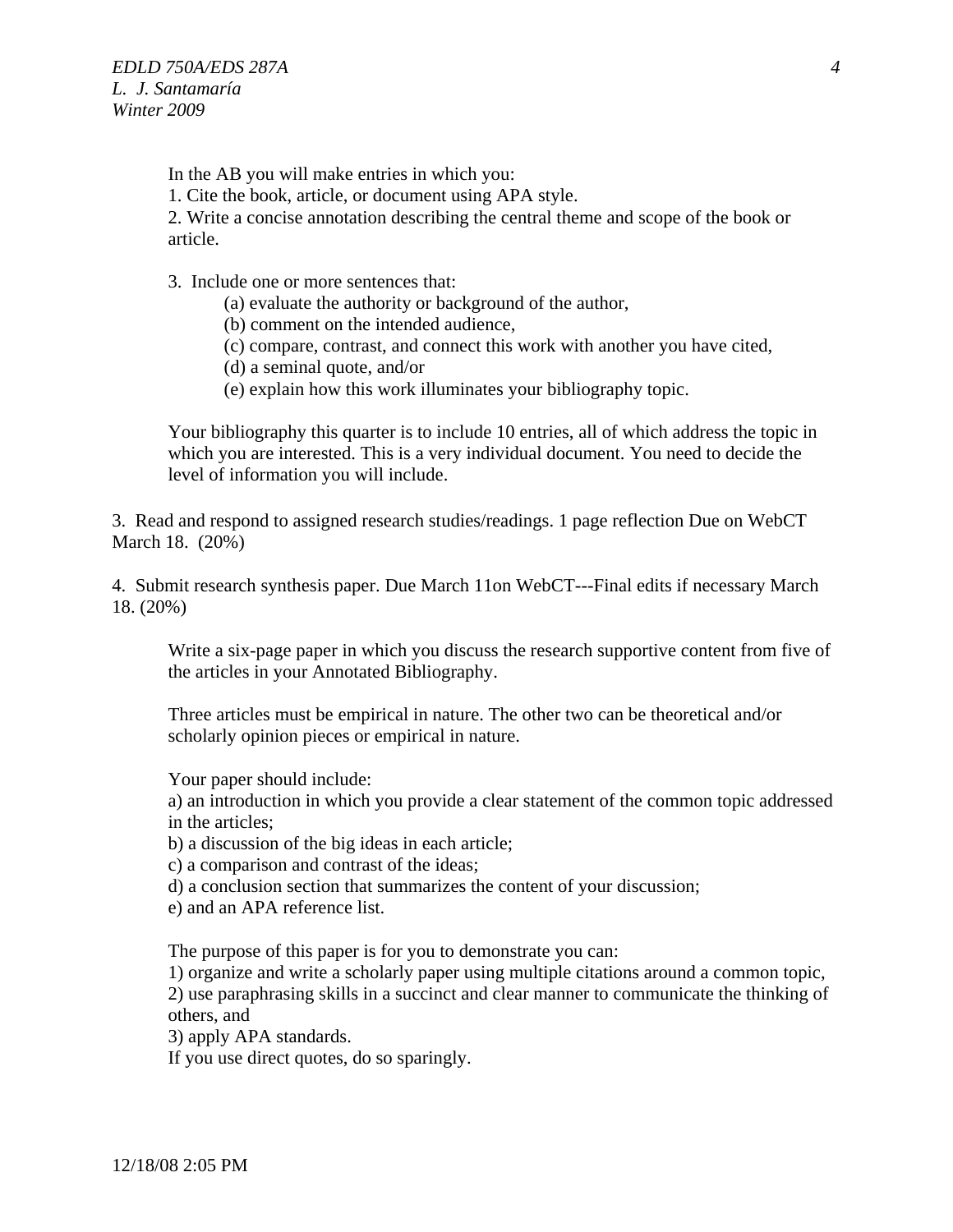- 5. Showing How You Are Re-Thinking Leadership Individual "Myography" Presentation. Paper Due on WebCT March 18; joint session with Dr. Daly. (10%)
- 6. Leadership Research Practicum (EDLD 770A) Reflections You will be writing four 12 font one page double-spaced reflections demonstrating ways in which course experiences are influencing your leadership thinking and practice in the workplace. Prompts will vary and be provided. Due on WebCT January 20, January 27, February 17, and February 24. (10%)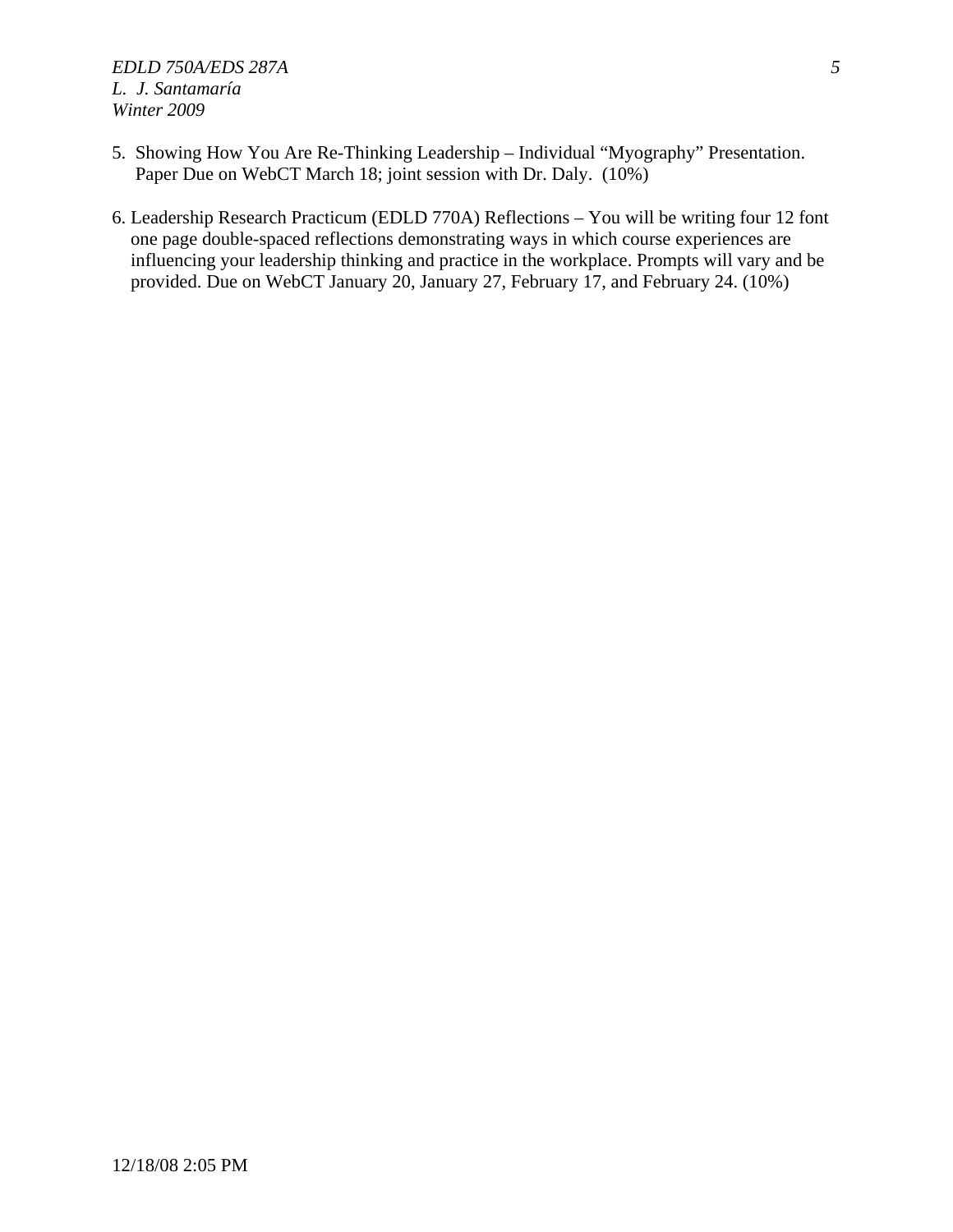## **SCHEDULE OF SESSIONS AND ASSIGNMENTS**

# **Session 1: January 7 Introduction to the Nature of Educational Research and the Process of Conducting Research**

## **Reading (***for future sessions find Readings in the Preparation Section***):**

- (1) Gardner, Hayes, & Neider, 2006 (Article from orientation)
- (2) Creswell, Chapter 1
- (3) Rost, Forward and Preface

## **Content:**

- What Should I Expect from the Course?
- What Makes Educational Research Unique?
- How is Research Conducted?

## **Application:**

- WebCT Mini-Exploration
- The Dispositions and Skills of a Ph.D. in Education: Perspectives of Faculty and Graduate Students in One College of Education (Gardner, Hayes, & Neider, 2006) (1) Content
	- (2) Mechanics

## **Preparation for Session 2:**

- (1) Read Creswell Chapter 2
- (2) Read Rost Chapter 1
- (3) Complete the online tutorial *Plagiarism Prevention for Students* accessed at http://library.csusm.edu/plagiarism/index.html. Bring *results* from quizzes (3) in a hard copy format to class next week so that we can keep them on file.

## **Session 2: January 14**

## **The Characteristics of Qualitative and Quantitative Empirical Research**

## **Content:**

- What is the Difference between Quantitative and Qualitative Research?
- • A Sorting Exercise

## **Application:**

A Policymaker's Primer on Educational Research http://www.ecs.org/html/offsite.asp?document=http%3A%2F%2Fwww%2Eecs%2Eorg%2Fht %2FeducationIssues%2FResearch%2Fprimer%2Findex%2Easp

**Preparation:** 

(1) Read Creswell Chapter 3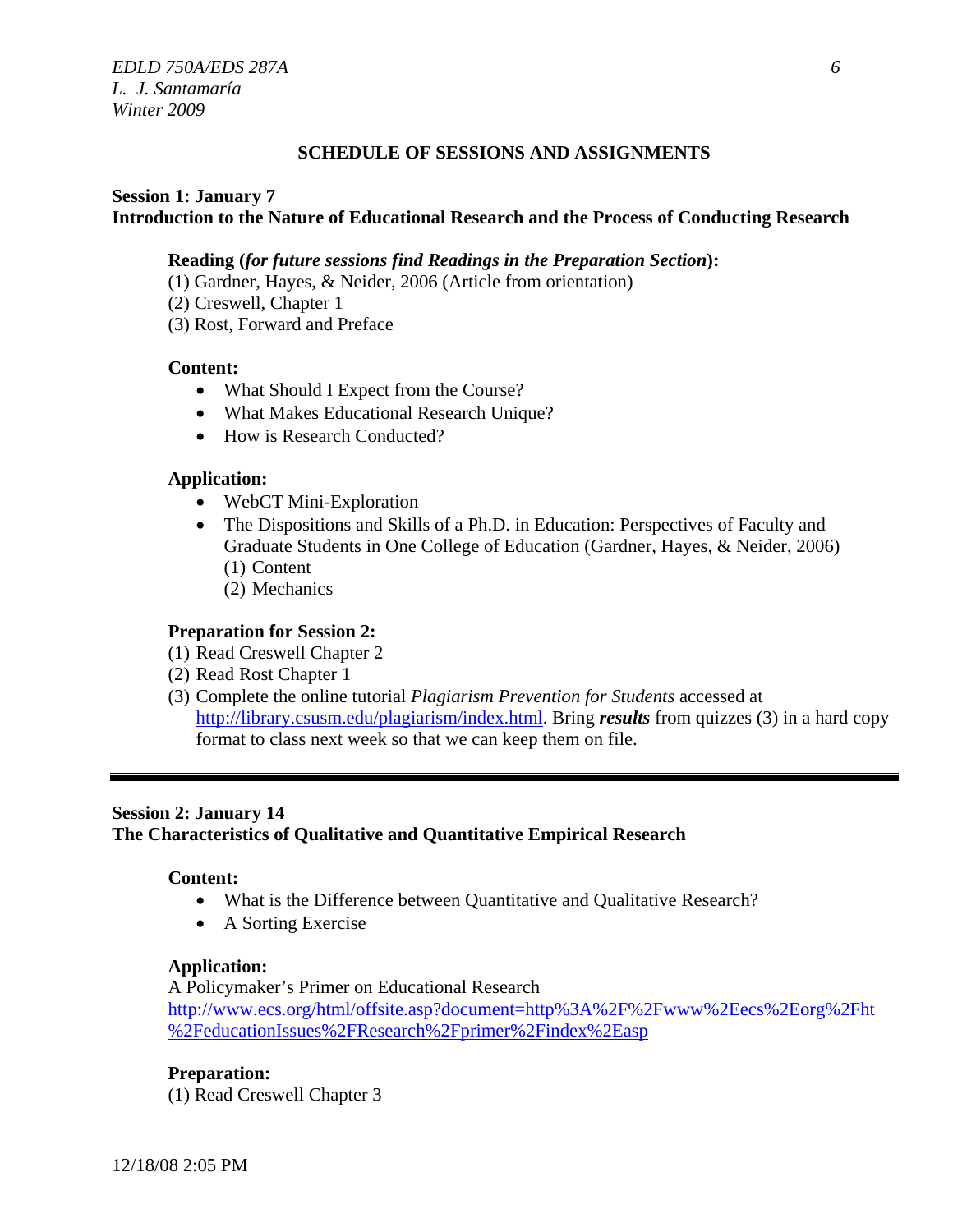## (2) Read Rost Chapter 2

(3) Begin Leadership Research Practicum Journal (EDLD 770A) by responding to the following in 1 12 font double-spaced page to be posted on WebCT by January 20<sup>th</sup> (5 PM): *Describe one or two issues that you perceive as problematic in your workplace? Which approach is the better match for the issue(s)? Which approach, quantitative or qualitative best relates to your current experience?* We will work with your responses in Session 3.

## **Session 3: January 21 Identifying a Research Problem**

#### **Content:**

- How do We Identify a Research Problem?
- Consider DB Responses Capturing Workplace Issues (on-line)

#### **Application:**

- Distinguishing between a research problem, the topic, purpose, and research questions
- Recognizing five elements in a "statement of the problem"
- Practice writing a "statement of the problem" section

#### **Preparation:**

(1) Read Creswell Chapter 4

(2) Read Rost Chapter 3

(3) Continue Leadership Research Practicum Journal (EDLD 770A) by responding to the following in 1 12 font double-spaced page to be posted on WebCT by January  $27<sup>th</sup>$  (5 PM): Three research possibilities at my workplace are… The most feasible is… Three barriers to this research are…

(4) January 28 is an on-line session. You will be working in 4 self-selected collaborative groups. There will be three groups of 3 and one group of 4. It might be a good idea to identify your group membership before we leave tonight. Your assignment will be to work collaboratively to create a "statement of the problem" section using Creswell as your guide, based on your own actual, composite, or fictitious issue. Each author is to "write" in a different font color. The group is to provide a "key" so that readers may distinguish between authors. Please see details below and make sure you understand expectations for work to be completed for this virtual Session.

## **Session 4: January 28 -------ON-LINE-------- The Research Problem Writer's Workshop and Introduction to Reviewing the Literature**

## **Content:**

- Statement of the Problem (Group Work)
	- o Attachment to be posted to Discussion Board for Session 4 Work.
	- o See details in application.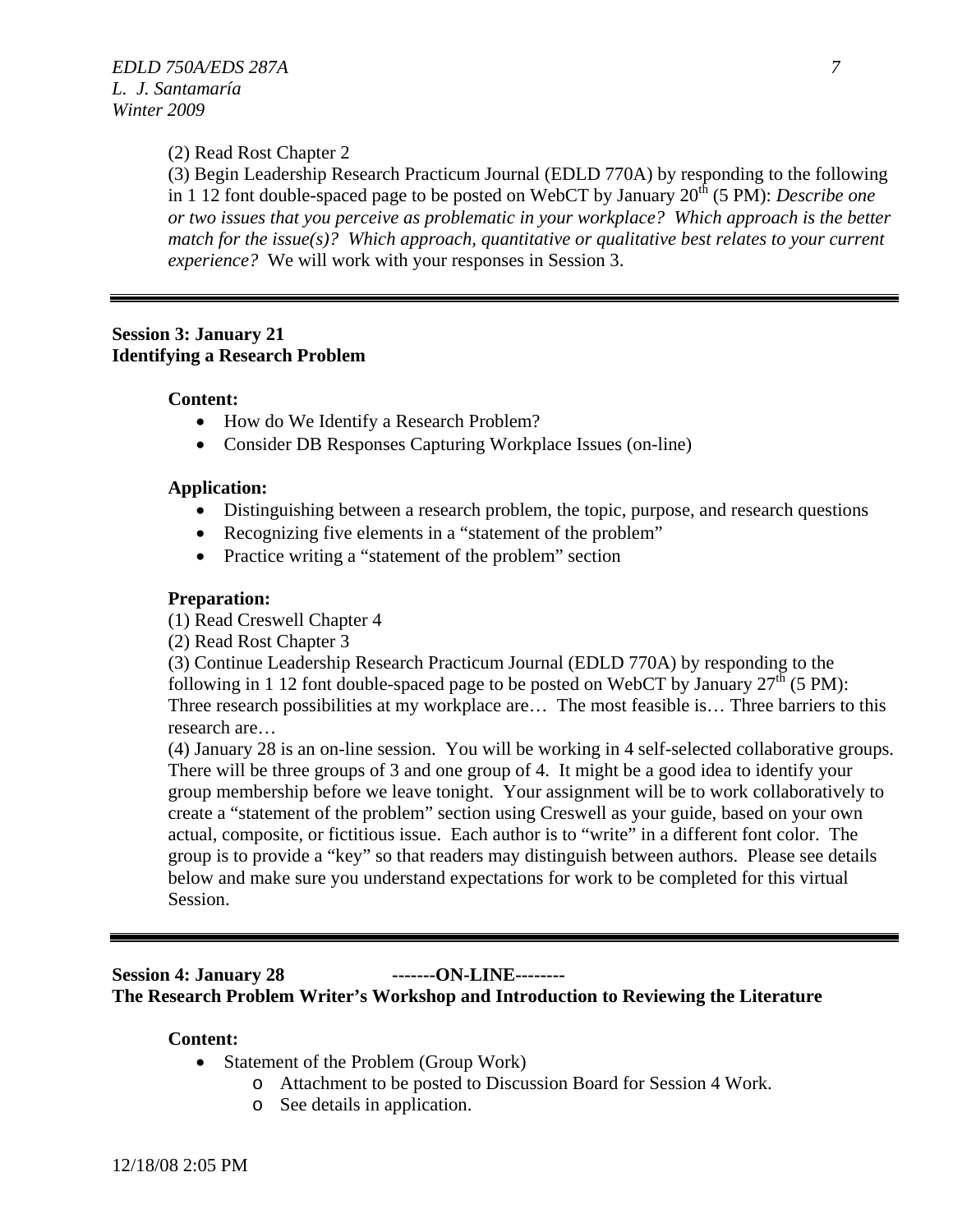- Reviewing the Literature
	- o Please review PowerPoint Presentation posted on Discussion Board for this Session 4 Work.

## **Application:**

- Statement of the Problem (Group Work)
	- o Identify a group research "problem."
	- o Create a collaborative "statement of the problem" word document using Creswell as your guide.
	- o Base the issue on your own actual, composite, or fictitious situation.
	- o Each group member is to "write" in a different font color.
	- o The group is to provide a "key" so that readers may distinguish between authors.
	- o This work is to be posted, 1 per group, on the designated Discussion Board for Session 4.
	- o Class is to "read" other groups' "statement of the problem" work and provide feedback in a one paragraph minimum critique for each statement.
		- Please do not critique your own groups' work.
	- o Original group work needs to be posted by 7:00 PM.
	- o All comments need to be posted by 8:00 PM.
- Reviewing the Literature
	- o Please use last hour of class to review Reviewing the Literature PPt.
	- o The presentation can be located on the Session 4 Discussion Board.
	- o Please take notes and bring pertinent questions to class February 11.

## **Preparation:**

- (1) Read Creswell Chapter 5
- (2) Read Rost Chapter 4

 $(3)$  In lieu of class on February  $4<sup>th</sup>$ , you are to attend the UCSD Methodology Conference. Attendance is to the Conference mandatory. You are to prepare a 12 font double-spaced 2 twopage summary/ reaction/ synthesis of the conference to be posted in the designated Discussion Board by 5PM February  $10^{th}$ .

## **Session 5: February 7 (Saturday) Methodology Conference**

## **Session 6: February 11 Reviewing the Literature, Search Engines, and such**

## **Content:**

- What is a Literature Review?
- How does one Search for Scholarly Articles?
- Becoming a Practitioner, Scholar, and Researcher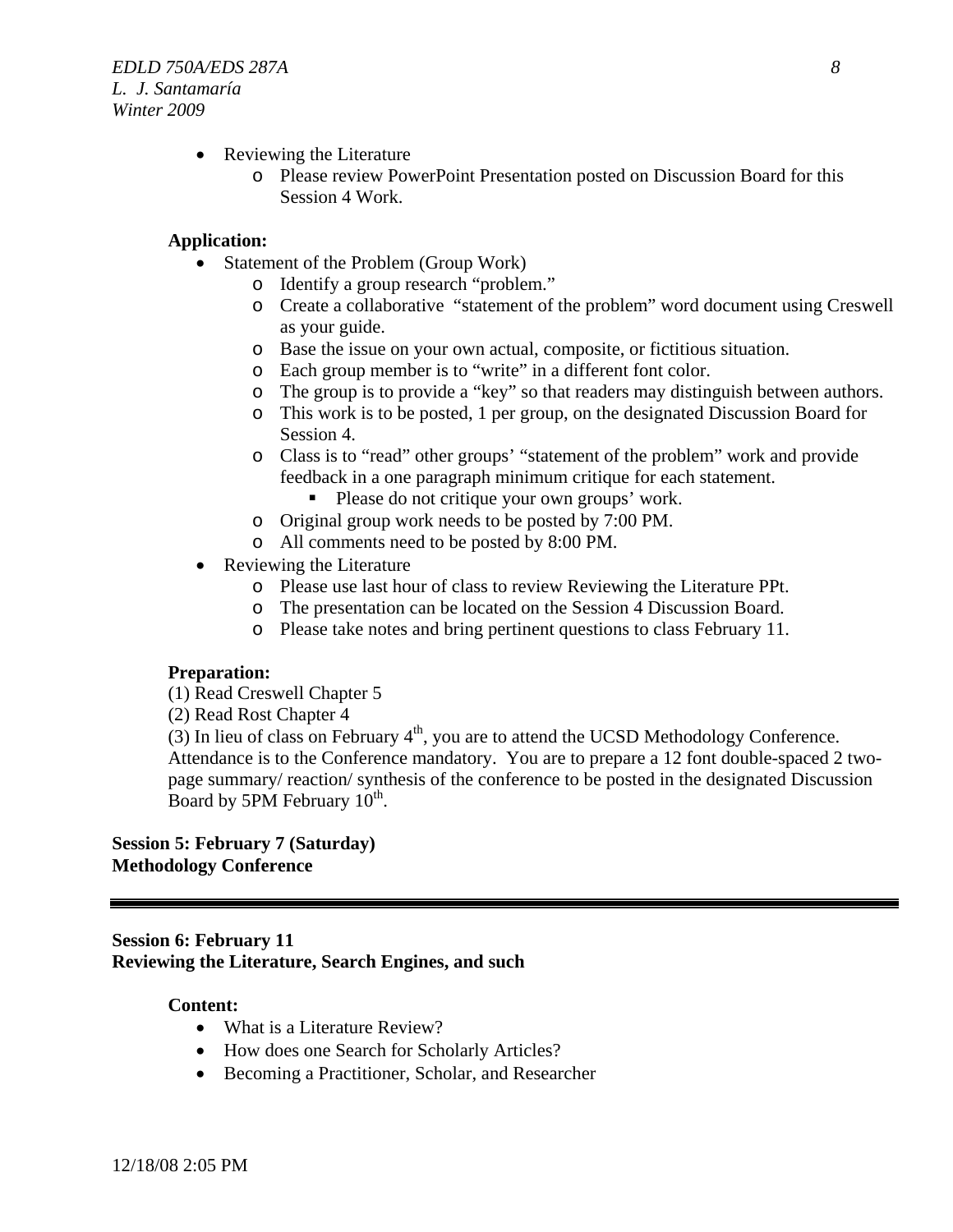## **Application:**

- Critical evaluation of the literature (on-line)
	- o Quantitative
	- o Qualitative
	- o Mixed Methods
- What does a good literature review look like?
- Creating a Research Synthesis Paper

## **Preparation:**

(1) Read Creswell Chapter 6 or 7 (depending on what kind of research you are leaning toward) (2) Read Rost Chapters 4 & 5; skim 6

(3) Continue Leadership Research Practicum Journal (EDLD 770A) by responding to the following in 1 12 font double-spaced page to be posted on WebCT by February  $17<sup>th</sup>$  (5 PM): I am interested in conducting research associated with this problem in my workplace… Based on the problem, the research will likely be (quantitative, qualitative, or mixed) because… (4) Begin selecting articles for your annotated bibliography. Make sure the articles are scholarly and feature valid research studies. Look for "seminal" works used by most of the researchers who study your topic. You should have a minimum of 5 articles by February 18<sup>th</sup> and a minimum of 10 by February  $25<sup>th</sup>$ .

## **Session 7: February 18 Practitioner, Scholar, and Researcher: A Writer's Workshop**

## **Content:**

- APA Manual Primer
- Evaluating Scholarly Articles
	- o How to use as Scaffolds
- Writer's Workshop
	- o Annotated Bibliography (due March 4)
	- o Research Synthesis Paper (Due March 11—If edits necessary, Final Due March 18)

## **Application:**

- APA Scavenger Hunt
- Annotated Bibliography Practice
- Research Synthesis Paper Outline
	- o This is really a mini-literature review

## **Preparation:**

(1) Stop reading Creswell for a while

(2) Finish Rost for a "book-talk" Session 9

(3) Continue Leadership Research Practicum Journal (EDLD 770A) by responding to the following in 1 12 font double-spaced page to be posted on WebCT by February  $24<sup>th</sup>$  (5 PM):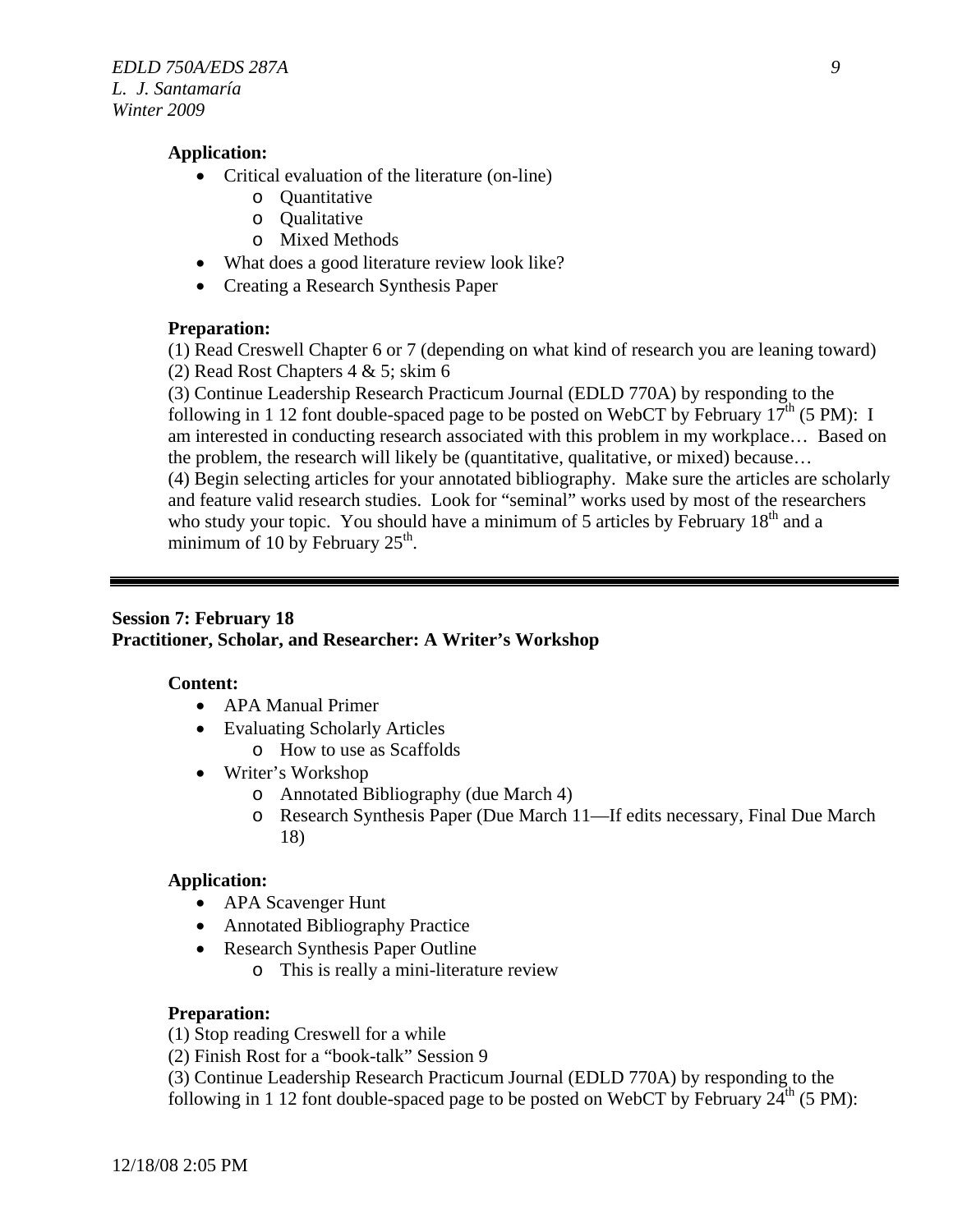The program has impacted my perspective, performance, or focus in the workplace in the following ways…

(4) Begin selecting articles for your annotated bibliography. Make sure the articles are scholarly and feature valid research studies. Look for "seminal" works used by most of the researchers who study your topic. You should have a minimum of 5 articles by February  $18<sup>th</sup>$  and a minimum of 10 by February  $25<sup>th</sup>$ .

(5) Session 8 will be an On-line work session. Please see details below.

# **Session 8: February 25 ----------On-Line------------ Annotated Bibliography and Research Synthesis Paper Work Session**

Please use this time to work on your papers due in the upcoming weeks. I am available by phone from 6:00-9:00 PM for consultation and will be on WebCT Mail for the duration of the class period.

# **Preparation:**

(1) Refresh Rost "book-talk" Session 9

# **Session 9: March 4 The Development of Theoretical Models and Politics of Educational Research**

## **Content:**

- Theoretical Frameworks  $\circ$  When & why?
- Leadership for the  $21<sup>st</sup>$  Century
	- o How can we use Rost as a scaffold?
	- o In what ways can we find value in "theoreticalizing" leadership?
- National Research Council. (2002), Scientific research in education. R.J. Shavelson & L. Towne (Eds.), Committee on Scientific Principles for Educational Research Program. Washington, DC: National Academy Press. Read the Executive Summary. http://www.nap.edu/books/0309082919/html/
- Maxwell, J. (2004). Causal explanation, qualitative research and scientific inquiry in education. Educational Researcher 33 (2), 3-11. Available: http://www.aera.net/pubs/er/toc/3302.htm